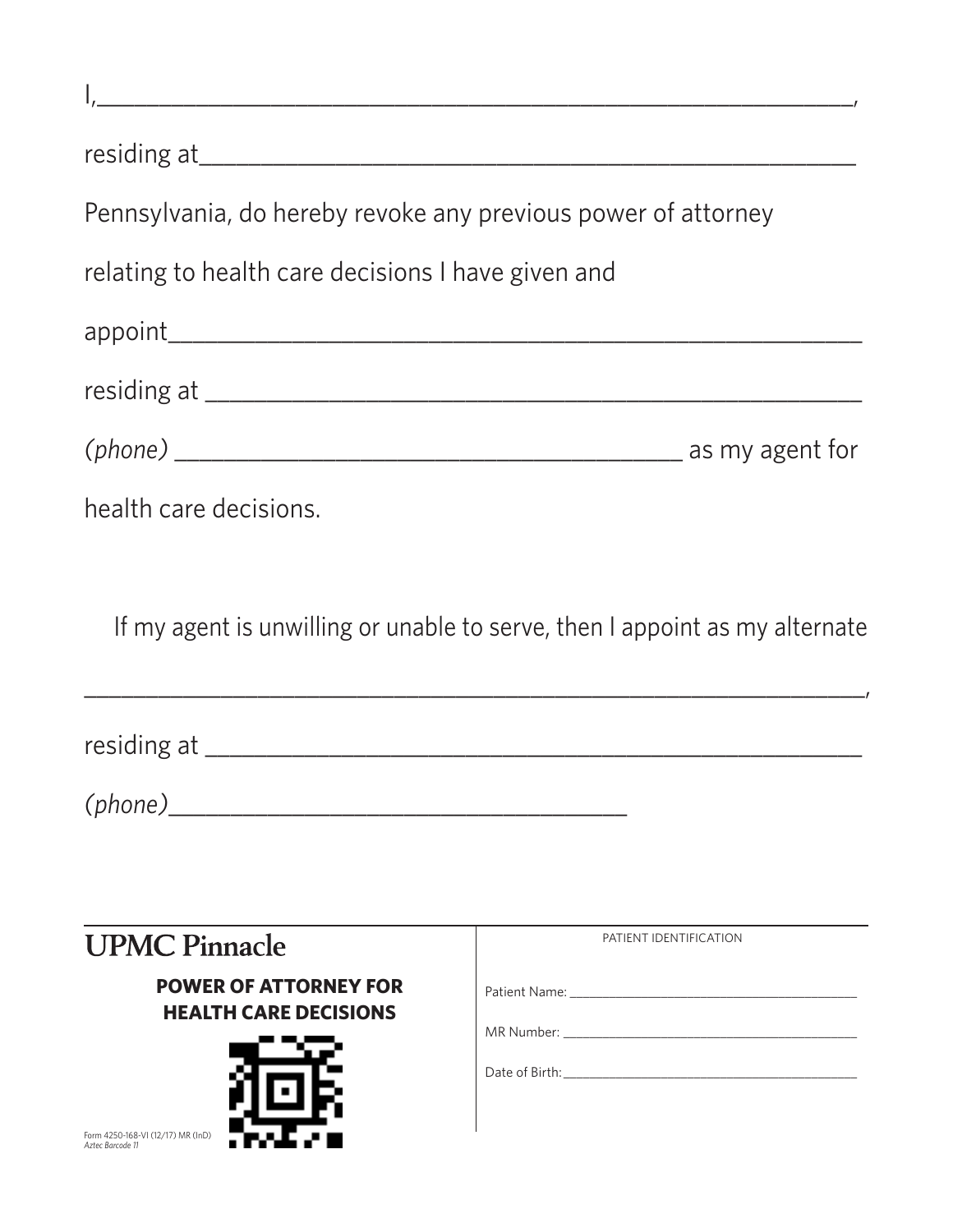My agent shall have the authority to make all health care decisions for me if I am unable to make decisions for myself. My agent's authority becomes effective if my attending physician determines in writing that I lack the capacity to make or to communicate health care decisions. My agent shall have the authority to make health care decisions for me, including:

- 1. The power to authorize my admission to a medical, nursing, residential or similar facility, and to enter into agreements for my care.
- 2. The power to authorize medical and surgical procedures which shall mean that my agent may arrange for and consent to medical, therapeutical and surgical procedures for me, including the administration of drugs.

If my personal wishes are unknown, my agent is to make decisions on the basis of my agent's assessment of my best interests.

|                                                              | Date<br>PATIENT IDENTIFICATION |  |
|--------------------------------------------------------------|--------------------------------|--|
| <b>UPMC Pinnacle</b>                                         |                                |  |
| <b>POWER OF ATTORNEY FOR</b><br><b>HEALTH CARE DECISIONS</b> |                                |  |